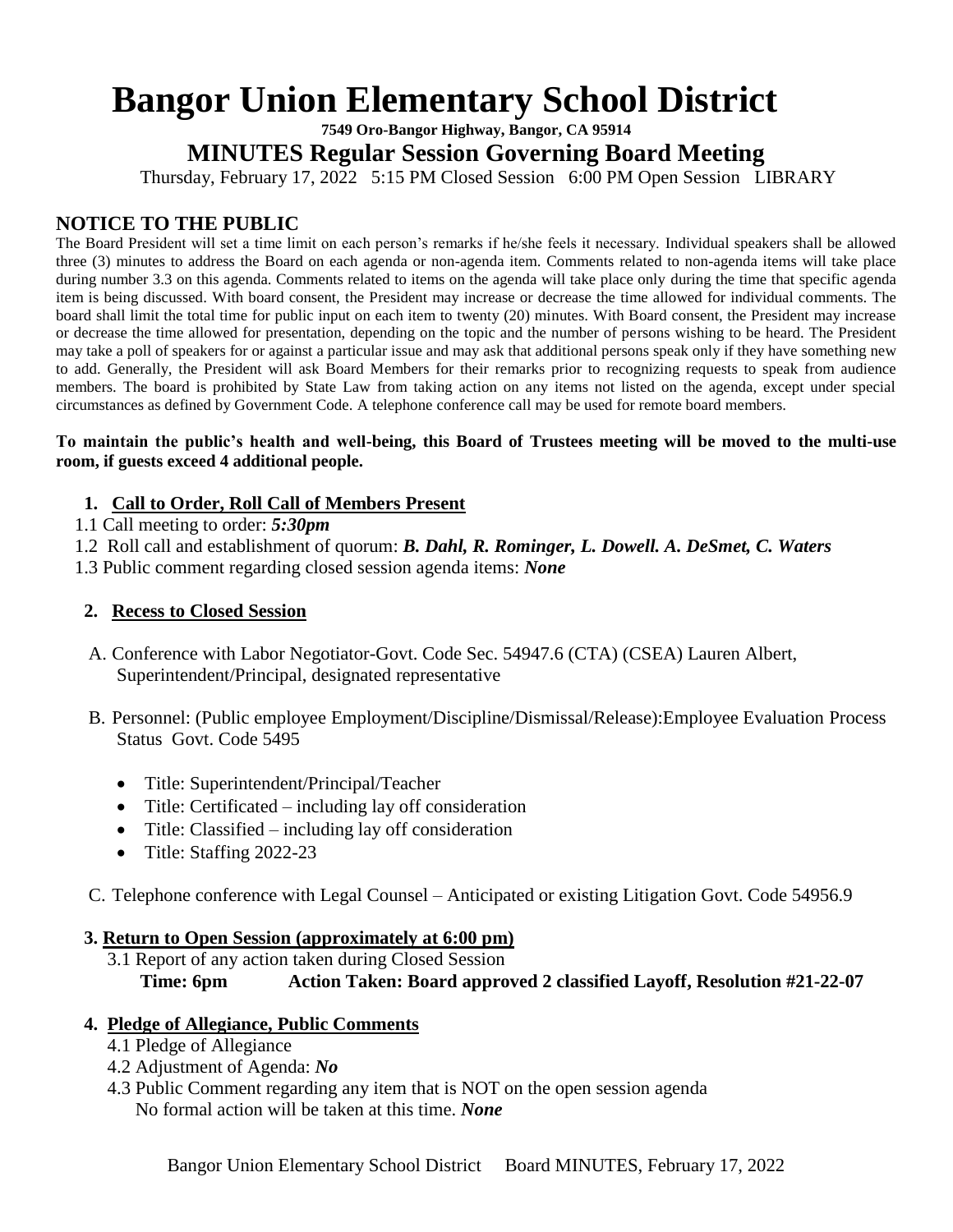#### **5. Superintendent's Report/Presentations** 87 Students enrolled

- 5.1 Superintendent to give a district update: Employee Spotlight: *Cammie Shankland & Colleen Griffin*
	- \* Example March Activity Calendar subject to change
	- \* Classified Employee Recognition (Butte/Glenn County -Administrators Association) *To recognize Nichole Rozmaryn, Classified Staff this year.*

#### **6. Consent Agenda**

 The following items are to be considered as part of the Consent Agenda. A member of the Board of Trustees may request any item(s) be pulled from the Consent Agenda for individual action. All remaining items may be approved by a single action of the Board. Superintendent recommends approval of all consent agenda items.

- 6.1 Approval of Board Minutes of January 27, 2022
- 6.2 Approval of Check Register and Budget Revisions: January 2022
- 6.3 Approval Inter-District Transfer to Bangor 21-22-27
- 6.4 Approval District 2022-2023 Calendar
- 6.5 Approval Annual Independent Audit 2020-2021 Christy White Accountant
- 6.6 Approval Independent Consultant agreement special services by BCOE (IT)
- 6.7 Approval to accept PG&E employee designated donation from Ben Miller for Shady Creek account
- 6.8 Approval for fundraiser Shady Creek: Possible chocolate sales, pre-packaged bake sale
- 6.9 Approval Expanded Learning Opportunities Grant Plan (re-approval -\$2000 variance)
- 6.10 Approval 8th grade Tri-tip/Silent Auction dinner Thursday, April 7th
- 6.11 Approval to accept NVSIG safety incentive \$1000.00
- 6.12 Approval Small School District Association Conference Superintendent participation
- 6.13 Approval to accept Joan Hill as a Classified Paraprofessional Substitute pending back ground check
- 6.14 Approval to accept Louis Melton as Certificated Teacher Substitute and/or Long Term Substitute pending extension of 60 day emergency credential
- 6.15 Approval of employee #2043 FMLA leave starting March 10th (allowable 12 weeks)
- 6.16 Approval to accept resignation of employee #1990 as 5/6th Grade Basketball coach
- 6.17 Approval to hire employee #2117 as 5/6th Grade Basketball coach
- 6.18 Approval BCOE provide pre-check credentialing of substitute teachers

*Moved: Rominger Second: DeSmet Vote: Aye-5 Nay-0*

# **7. Action**

 7.1 Approval to Accept 2nd posting notification of Sunshine Proposal to open negotiations for the 2021-2022 with Bangor Union Elementary School District and CSEA.  *Opportunity for members of the public to comment on the Initial Proposal from California School Employees Association-Bangor School Classified School Employees Association Chapter 898 and Bangor Union Elementary School/District.* 

*Moved: Dahl Second: Rominger Vote: Aye-5 Nay-0*

 7.2 Approval to Accept 1st posting notification of Sunshine Proposal to open negotiations for the 2021-2022 with Bangor Union Elementary School District and CTA.  *Opportunity for members of the public to comment on the Initial Proposal from California Teachers Association-Bangor and Bangor Union Elementary School/District.* 

*Moved: DeSmet Second: Dowell Vote: Aye-5 Nay-0*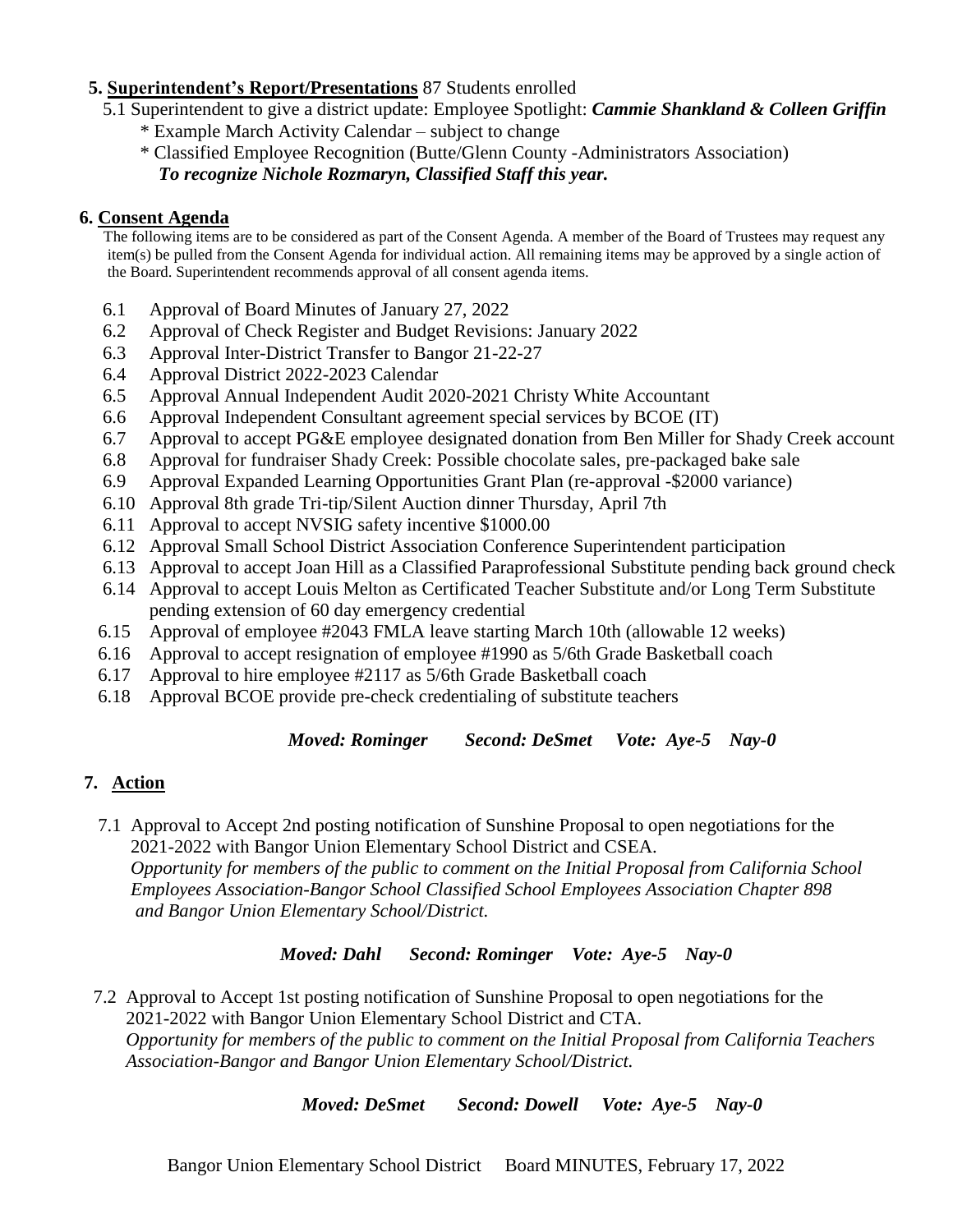7.3 Approval of district recognizing CSEA and CTA 2020-2021 MOU'S concerning Covid-19 that was extended by board until December 31, 2021 at the September 16, 2021 to remain in place from January 1, 2022 until June 30, 2022 or until renegotiated by the individual bargaining units.

*Moved: Rominger Second: Waters Vote: Aye-5 Nay-0*

7.4 Approval of 5th (13) and/or 6th (13) grade attending Shady Creek Science camp April 19-22nd. \$275 per student. Account contains \$1,971.00

 *Moved: Waters Second: DeSmet Vote: Aye-5 Nay-0*

7.5 Approval to accept Superintendent/Principal/Teacher resignation and release of contract. See attached release amendments. Continue 2 days a week (W & Th) last day 4/7/21

*Moved: Waters Second: Dahl Vote: Aye-5 Nay-0*

 7.6 Approval to hire Interim-Superintendent, pending time line *of new hire and experience.* Person: *Paul Arnold* Days: **Monday-Tuesday, and Friday as needed pending hire of new Superintendent/Principal. Rate: \$500/a day to be paid on a variable time sheet as accrued. Starting February 22, 2022**

*Moved: Rominger Second: DeSmet Vote: Aye-5 Nay-0*

#### **8. Discussion**

- 8.1 PG&E/Solar Reconciliation: *Yearly report, contract up. Superintendent to explore continued service cost, or training for MOT*
- 8.2 LCAP mid-year Supplemental Power Point Presentation. *Was presented.*
- 8.3 Board Redistricting CA voters right: *Board recognized that the four corners of Bangor are represented.*
- 8.4 Sale of Bus, Bus driver, consider supporting expense of bus driver training *Board directed superintendent to keep bus, maintain, license, and continue seeking bus driver.*
- 8.5 Counselor, consider sharing with other districts/BCOE. *Pending real possibility Superintendent to share up date at March meeting.*
- 8.6 Consider sharing Superintendent with other small districts and TOSHA *Board directed superintendent not to explore this direction.*
- 8.7 GAMUT consider sharing with other districts/BCOE *Board directed superintendent to explore this direction and cost savings.*